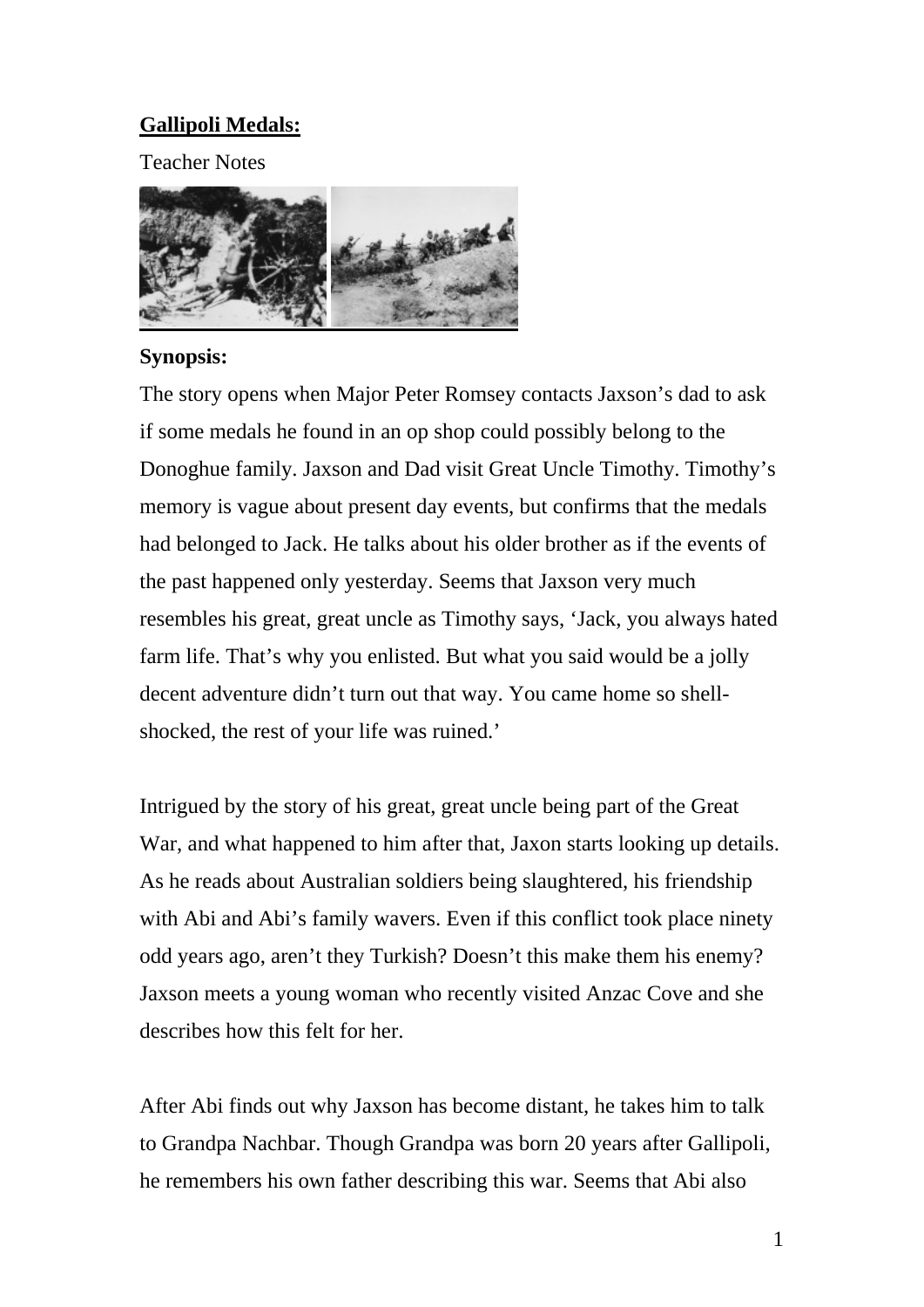feels insecure about his background. This gives the boys another slant on the event. War is bad for everyone, but aren't they all Australians? Shouldn't past conflicts be brought to some resolution? The story ends with Dad suggesting that Jaxson marches in the next Anzac Parade wearing great, great uncle Jack's medals, and Abi wearing his Uncle's as to watch the parade.

#### **Major Characters:**

**Jaxson Donoghue aged 11** is keen on football and all sport. An only child with two working parents, he is in Year 5 at the local primary. His best subjects are math and science. This is Jaxson's journey of discovery, not just about Gallipoli but also about friendship and his relationship with Abi.

**Abi Nachbar**: Jaxson's best friend, Abi is a 2nd generation Turkish-Australian. He lives within an extended family. Jaxson often stays with the Nachbars when Emma and Murray are late home from work. It is Abi's grandfather who remembers his own father talking about the conflict at Anzac Cove. He tells the story from the Turkish perspective.

**Major Peter Romsey:** A member of the regular army whose hobby is buying discarded war medals from auctions and op-shops and then finding the appropriate descendants. He contacts Jaxson's Mum and Dad (Emma and Murray) in an effort to find Jack's family and return Jack's medals.

**Great Uncle Timothy Donoghue:** A long term nursing home resident, he has major lapses of memory, but can identify the medals as once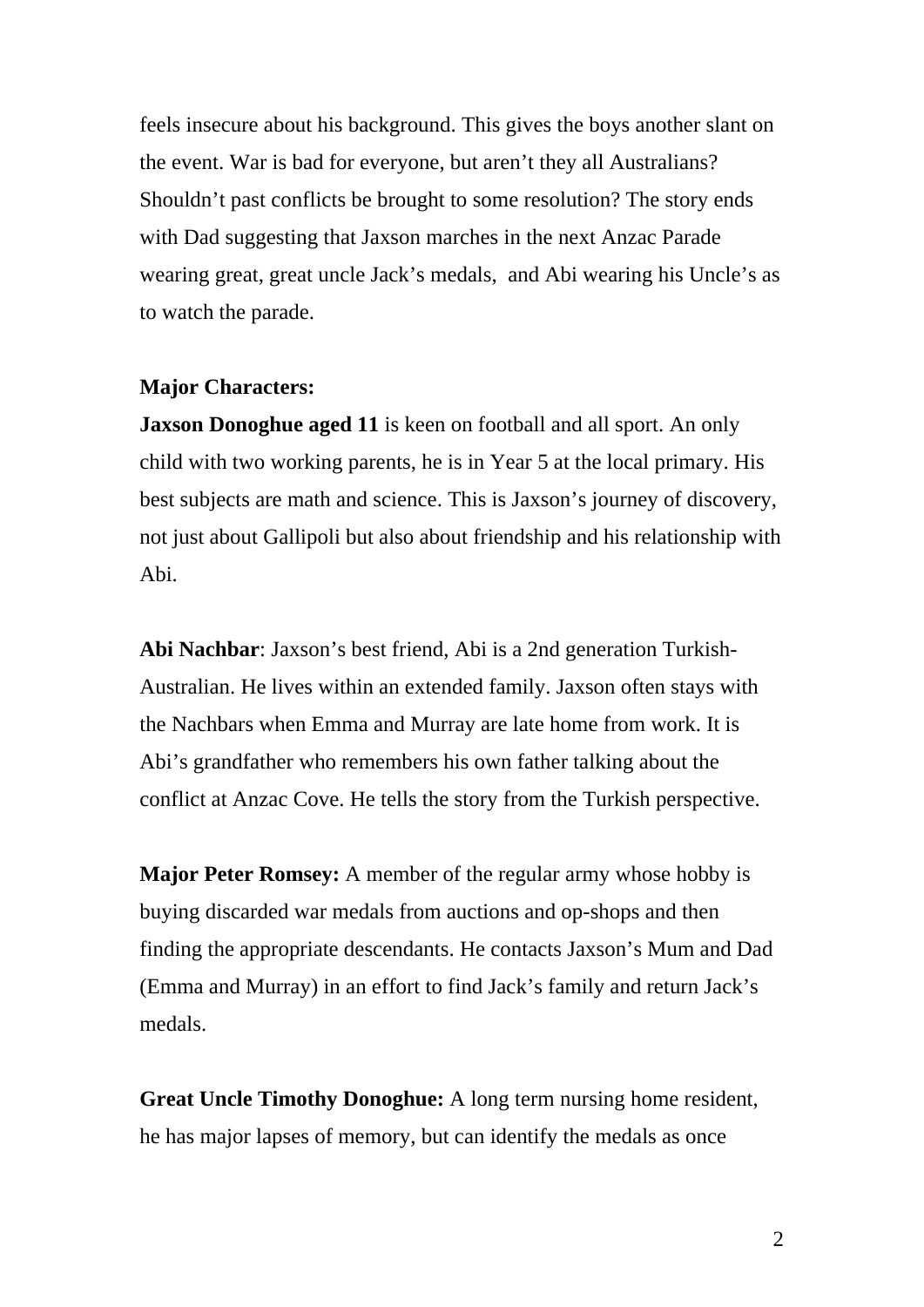belonging to his oldest brother, Jack. He describes Jack as returning from the war to live a hermit's existence until his death just before WW2.

**John (Jack) George Donoghue: His 1914 notes.** Aged fifteen, Jack runs away from the family farm and six siblings to enlist. Lying about his age he is sent to Gallipoli. Though he survives this conflict, he loses his best friend Tommy, and comes home broken in body and spirit. This story contains excerpts from his lost journal.

++++++++

## **RATIONALE:**

The concept behind Gallopoli Medals is to present history in an accessible and interesting format. One way to do this is to imagine what life might have been like at a particularly interesting time in Australian history and then viewing it from the present.

### **RESOURCES AND PREPARATION.**

In a fiction based on history, the trend is that it

- starts with the premise 'what if you were there at the time'
- describes a society which is based on fact
- is set in the past
- has total internal logic

### **RESEARCH:**

- 1. Any newspapers and diaries of the time. You can view some of these on the net.
- 2. As well as using posters the government dispatched specially inscribed postcards to the homes of men who had not as yet enlisted. What might being sent a 'white feather' mean?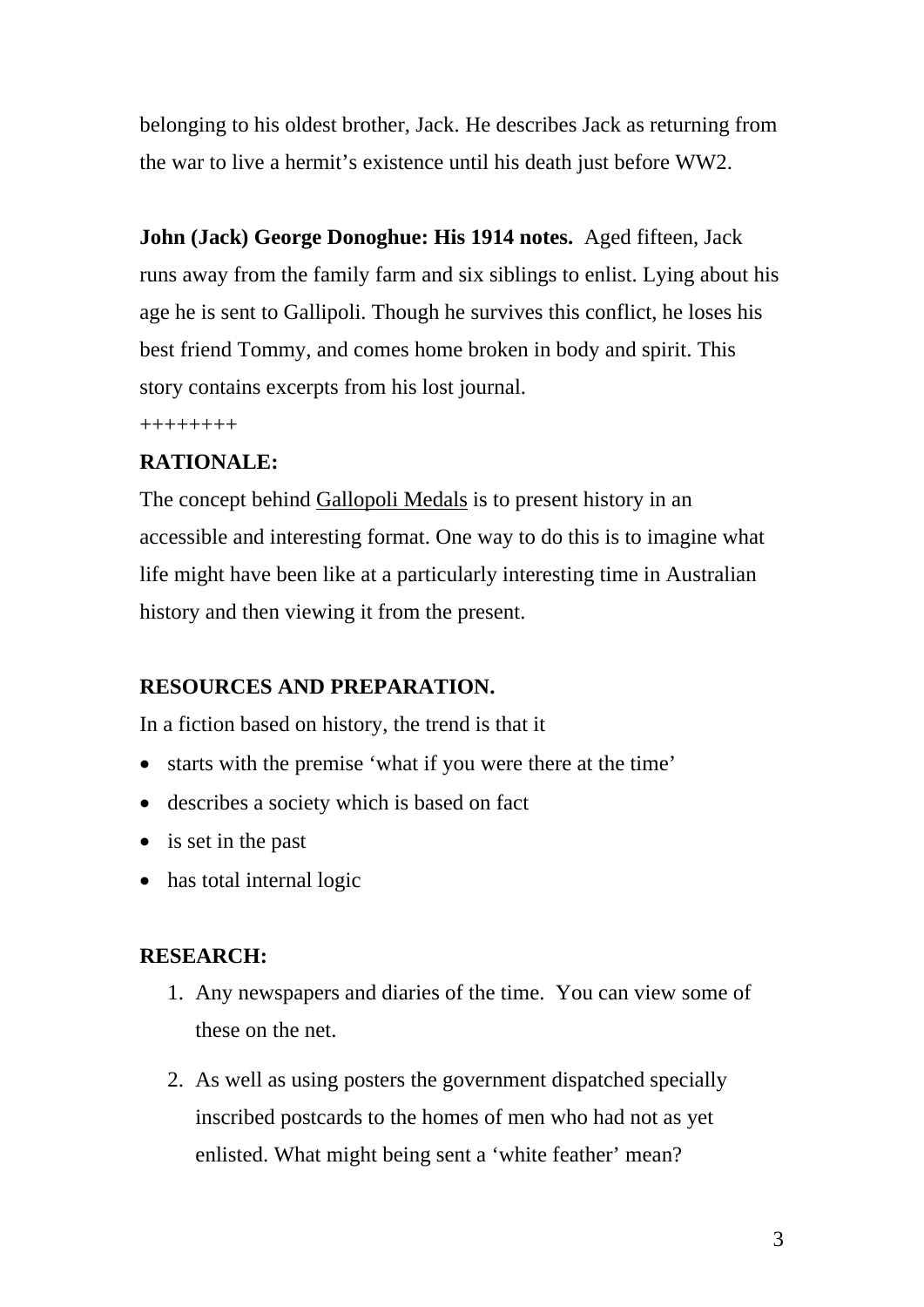- 3. What is conscription?
- 4. Who joined the Australian army and why?
- 5. Describe WWW1 belief in the superiority of the British Generals and army.
- 6. What were some of the *real* reasons for the Great War? You will need to do a lot of historical research to answer this question.
- 7. Can you find any more historical material on the landing at Gallipoli?
- 8. Here is a list of some famous poems written during WW1.
- Siegfried Sassoon: 'How to Die"
- Wilfred Owen: 'Anthem for a Doomed Youth
- Wilfred Owen: 'Dulce et Decorum Est'
- Herbert Read : 'The Happy Warrior'
- W.N.Hodgson : 'Before Action'
- Wilfred Gibson: 'Back'

You can look these up on: http://www.fordham.edu/halsall/mod/1914warpoets.html

- 9. Why, so many years later, are some WWW1 soldiers still in need of a 'formal burial'?
- 10. Why do we use poppies to remember our Anzacs?

### **DISCUSS:**

- Describe Australia in 1914.
- To any visitor from 1914,  $21^{ST}$  Century Australia would be almost unrecognisable. Why?
- So many years later, we are still troubled by those who died at Gallipoli. Why?
- Why is this sad event viewed by Australians as 'the making of a nation'?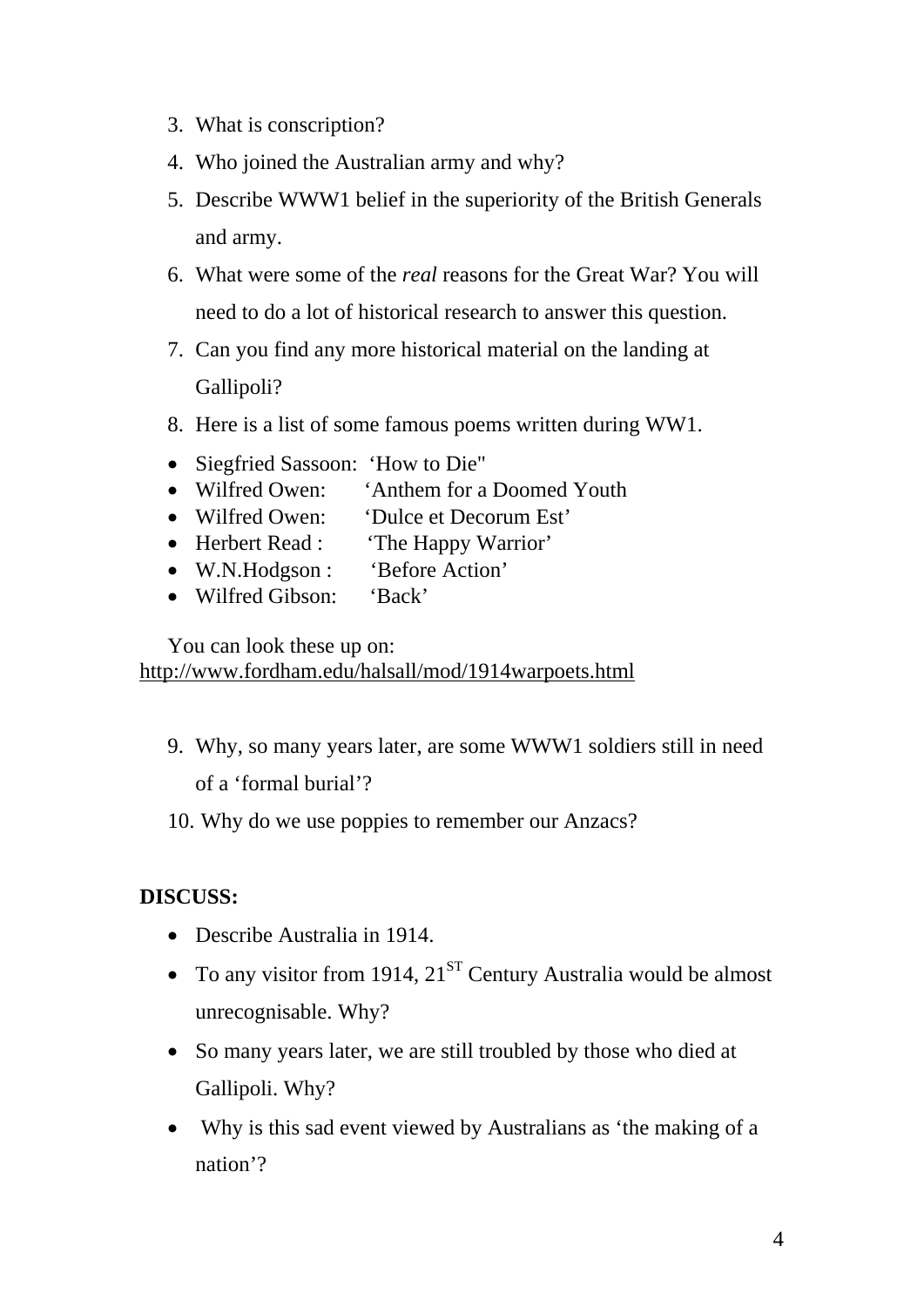# **ACTIVITIES:**

- Make a story-board or collage to convey WAR.
- Mock up an interview with Great Uncle Jack with you as the interviewer.
- Then change roles.
- Illustrate a cover for this story.
- Write more lyrics for the song called 'Gallipoli'.
- You are a TV producer who has just bought the rights to this novel. Your budget allows for four settings. What are they?
- Just about every Australian city, town and village has a memorial to these brave Anzacs. Why not organise a class or family excursion to look at the names on these memorials? You might research:
	- 1. How many soldiers had the same surname? (brothers, cousins?)
	- 2. Their background (mostly English, Scottish, Irish, but there are other nationalities as well. What can you find?)
	- 3. The age of these fallen men.

## **WRITING EXERCISES:**

- Research and write a short non-fiction piece called  *WORLD WAR ONE.*
- Now write it as fiction
- Create a second cover for this story.
- Find another title.
- As Great Uncle Jack, write a letter to your family describing the conflict at Gallipoli.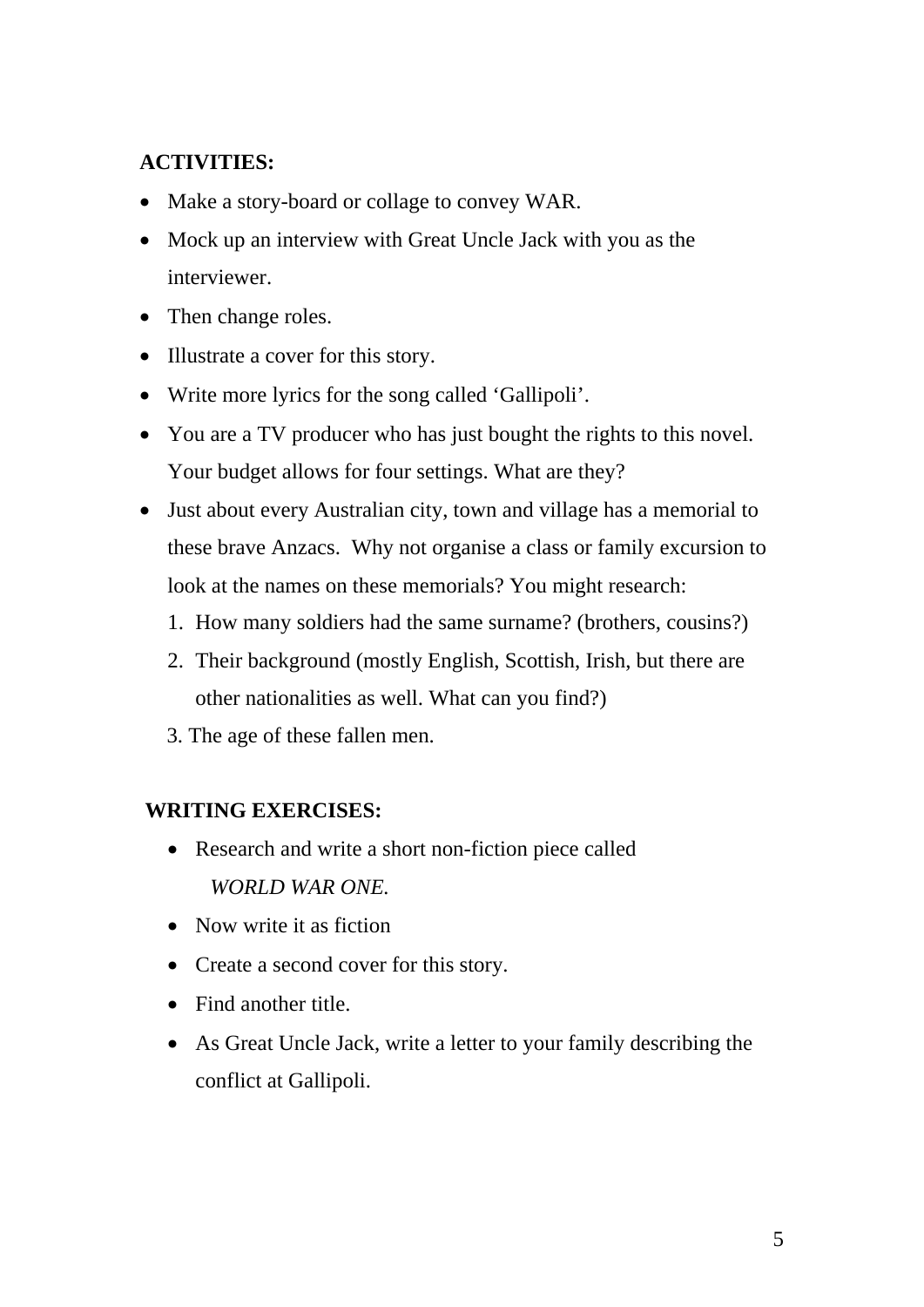#### **SOME EXTRA NOTES**:

The First World War began when Britain and Germany went to war in August 1914, and Prime Minister Andrew Fisher's government pledged full support for Britain. The outbreak of war was greeted in Australia, with great enthusiasm.

 The aim at Gallipoli was to assist a British naval operation capture the Turkish capital, Constantinople. The Australians landed at what became known as **ANZAC Cove** on **25 April 1915,** to establish a foothold on the steep slopes above the beach. During the early days of the campaign, the allies tried to break through the Turkish lines and the Turks tried to drive the allied troops off the peninsula. Unsuccessful allied attempts to break through in August included attacks at Lone Pine and the Nek. All attempts ended in failure for both sides, and continued for the remainder of 1915.

The most successful operation of the campaign was the evacuation of the troops on 19–20 December under cover of a comprehensive deception operation. As a result, the Turks were unable to inflict more than a very few casualties on the retreating forces. The whole Gallipoli operation, however, cost **26,111 Australian casualties, including 8,141 deaths.** Following Gallipoli, Australian forces fought campaigns on the Western Front and in the Middle East.

++++++++++++

#### **Goldie's other historical novels include:**

• MAVIS ROAD MEDLEY is set in Melbourne 1933.

Named as a Notable Book by the Victorian State Library.